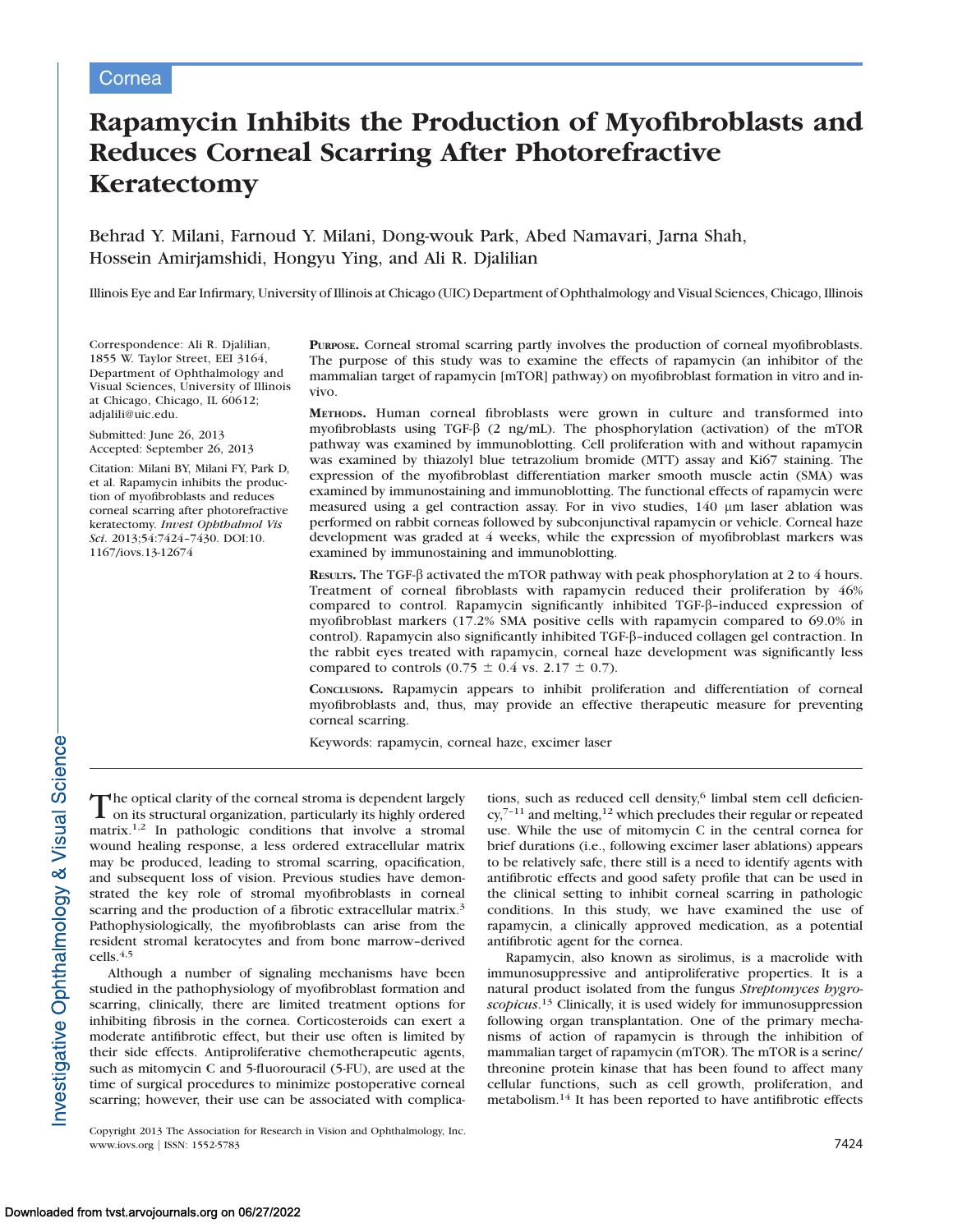

FIGURE 1. The TGF- $\beta$  activates the mTOR pathway in a timedependent manner. Corneal fibroblasts were treated with TGF- $\beta$  (2 ng/mL), and investigated for expression of activated mTOR and its downstream effectors.

in a number of organs, such as  $\sin^{15}$  and liver.<sup>16</sup> In the cornea it has been shown to modulate scarring, neovascularization, and inflammation.17–20 In this study, we demonstrated that TGF-b activates the mTOR pathway in corneal stromal fibroblasts, and that rapamycin can inhibit their proliferation and modulate their transformation into myofibroblasts, hence reducing corneal scar formation.

#### **METHODS**

## Human Corneal Fibroblast Culture

Human corneoscleral buttons were provided generously by the Illinois Eye Bank (Bloomington, IL). Corneal fibroblasts were isolated according to a modified method described previously.<sup>21</sup> Briefly, the central corneal button was removed with an 8.0 mm trephine, and the epithelium and endothelium were removed by gentle scraping with a scalpel blade. Central corneal buttons then were cut into small pieces measuring  $1 \times$ 2 mm<sup>2</sup> and digested with 1 mg/mL collagenase type IA (Sigma-Aldrich, St. Louis, MO) in Dulbecco's modified Eagle's medium (DMEM) with 10% fetal bovine serum (FBS) for 1 hour at  $37^{\circ}$ C with gentle shaking to isolate the stromal cells. The cells were collected by centrifugation, resuspended in the same medium, and plated at density of  $1.5 \times 10^5$  cells/cm<sup>2</sup>. The next day, the media was changed to DMEM with 3% FBS and the cells were grown to 80% confluence before passage. Most experiments were done on third or fourth passage corneal fibroblasts. In some of the experiments, porcine corneal fibroblasts, isolated from fresh eyes in a similar fashion, also were used for gathering preliminary data.

### Western Blot Analysis

Cells cultured on 100-mm dishes were rinsed twice with PBS and harvested in radioimmunoprecipitation assay (RIPA) buffer supplemented with protease/phosphatase inhibitors. After protein concentration measurement, equal amounts of each sample were mixed with sample buffer, denatured by heating at 95 $\degree$ C for 10 minutes, and subjected to electrophoresis on 4% to 20% Tris-Glycine gels (Invitrogen, Grand Island, NY). The protein bands were transferred to nitrocellulose membranes and equal loading was verified by Ponceau S staining. The membranes were incubated in 5% BSA in Tris-buffered saline (TBS) for 1 hour followed by an overnight incubation  $(4^{\circ}C)$ with primary antibodies at the optimal concentration. The membranes were washed with TBS with 0.03% Tween 20 and incubated with the horseradish peroxidase (HRP)–conjugated secondary antibody for 1 hour at room temperature. Detection

was performed with ECL Plus Western Blotting Detection System (Amersham, Buckinghamshire, UK) and recorded on film (HyBlot CL; Denville Scientific, Inc., Metuchen, NJ). The following antibodies were used: rabbit anti–phospho-mTOR (Ser2448), rabbit anti–phospho-S6 ribosomal protein (Ser240/ 244, 61H9), rabbit anti-p70 S6 kinase, rabbit anti–phospho-p70 S6 kinase (Thr389, 108D2), and rabbit anti-GAPDH, all from Cell Signaling Technology, Inc. (Danvers, MA). Also used were rabbit antifibronectin (H-300) and mouse anti- $\alpha$ -actin (1A4), from Santa Cruz Biotechnology (Santa Cruz, CA).

### Immunofluorescence Staining

Cells grown on cover slips were fixed in 4% paraformaldehyde for 10 minutes and then permeabilized with  $TBS + 0.3\%$  Triton X-100 for 10 minutes at room temperature. After three 5 minute washes with  $TBS + 0.03\%$  Triton X-100, the cells/tissues were incubated with 10% normal donkey serum in TBS containing 1% BSA (TBS-BSA) for 1 hour at room temperature to block nonspecific binding. Afterward, the cells were incubated overnight at  $4^{\circ}$ C with the corresponding primary antibodies at optimal dilutions in TBS-BSA. The primary antibodies included mouse anti-actin a-smooth muscle antibody (1A4) from Sigma-Aldrich, rabbit anti-fibronectin (H-300) from Santa Cruz Biotechnology, mouse anti-fibronectin from BD Biosciences (San Diego, CA), rabbit anti-Ki67 from Abcam (Cambridge, MA), and rabbit anit-Smad2/3 (D7G7) from Cell Signaling Technology, Inc.

After three 5-minute washes with  $TBS + 0.03\%$  Triton X-100, cells were incubated with the corresponding secondary antibodies for 1 hour at room temperature. Cells were washed with TBS  $+$  0.03% Triton X-100 and 4'6-diamidino-2-phenylindole (DAPI) or 2-phenylindole (PI) was used to counterstain the nuclei. Negative controls were stained in a similar fashion using an irrelevant antibody to exclude nonspecific staining. Paraffin-embedded rabbit corneal tissues were sectioned and stained in the same fashion after deparaffinization. The slides were visualized and photographed using a Zeiss LSM 710 microscope (Carl Zeiss, Jena, Germany).

#### Thiazolyl Blue Tetrazolium Bromide (MTT) Assay

The effect of rapamycin on cell proliferation was detected using a thiazolyl blue tetrazolium bromide (MTT; Sigma-Aldrich) assay.<sup>22</sup> Human corneal fibroblasts were plated at density of  $10<sup>3</sup>$  cells per well in 96-well plates, and treated with different concentrations of rapamycin for 24, 48, and 72 hours, and 7 days. After removal of media, 20 µL of 5 mg/mL MTT solution was replaced in wells and incubated at  $37^{\circ}$ C for 3.5 hours. The solution then was removed and replaced by 150 µL MTT solvent. Plates were placed on a plate shaker for 15 minutes to enhance solubilization and the absorbance was measured at 562 nm with a 96-well plate reader (GENios plate reader; Tecan, Salzburg, Austria).

## Gel Contraction Assay

Fibroblast-embedded collagen gels were prepared according to a modified method described previously.<sup>23</sup> Briefly, 24-well plates were precoated with 0.2% BSA for 1 hour. Rapamycin- or dimethyl sulfoxide (DMSO, control)–treated fibroblasts were resuspended in DMEM  $(10^6/\text{mL})$  and added to a neutralized collagen solution (2.3 mL of cells were added to mixture of type I collagen from a rat tail tendon (600  $\mu$ L), and 36  $\mu$ L of 0.1 mol/L NaOH and 69  $\mu$ L 10  $\times$  PBS), yielding a final concentration of 150,000 cells/mL and 1 mg/mL collagen. The gel solutions were added to  $24$  well plates (600  $\mu$ L per well) and incubated in  $37^{\circ}$ C for 1 hour for polymerization.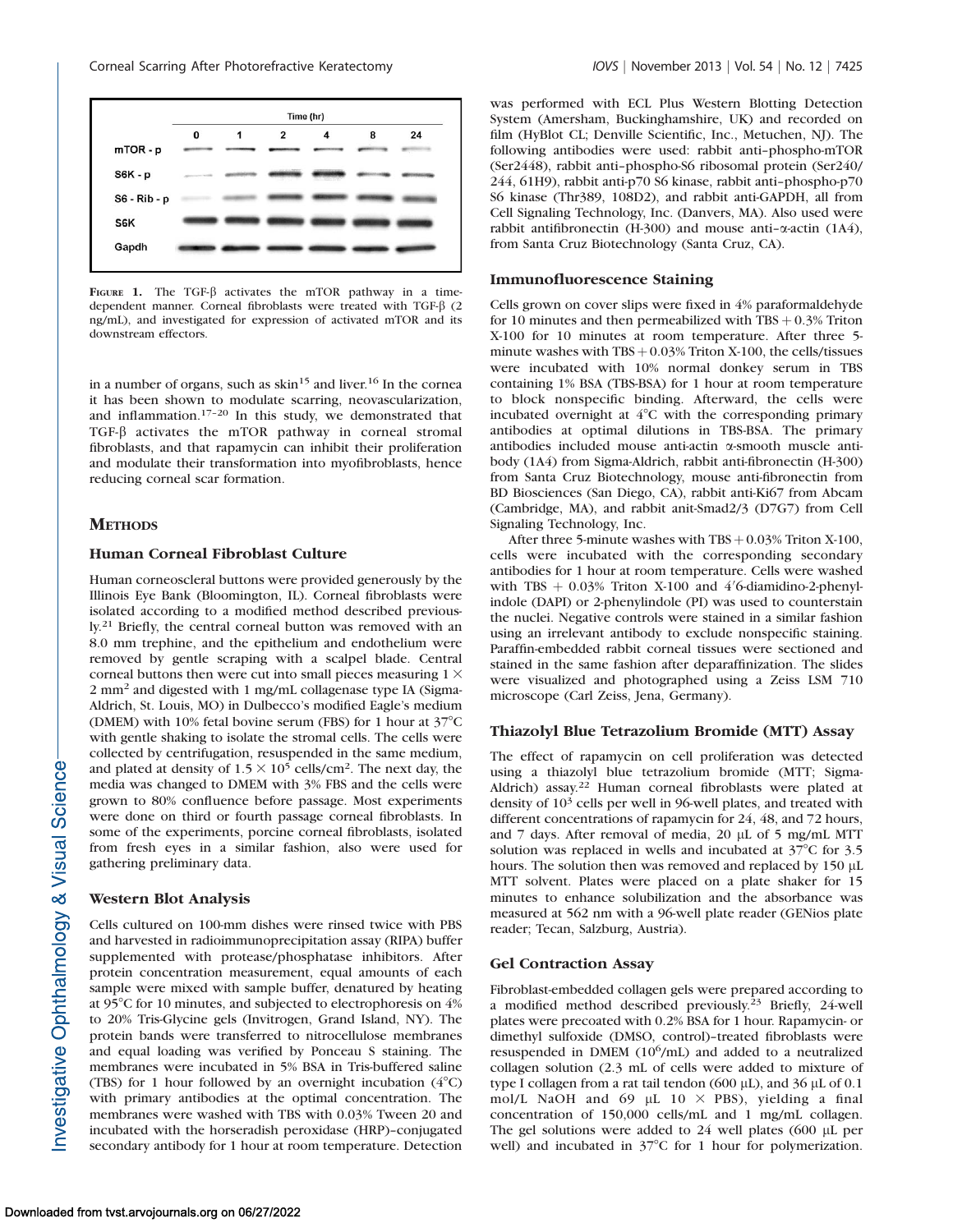

FIGURE 2. Rapamycin inhibits TGF-ß-induced activation of mTOR pathway and corneal myofibroblast differentiation in vitro. Pretreatment of human corneal fibroblasts with rapamycin for 48 hours inhibited the activation (phosphorylation) of S6K at 6 hours after TGF-β (A). Treatment with rapamycin inhibited the expression of myofibroblast differentiation marker SMA and the production of fibronectin after 7 days of TGF- $\beta$  (B). Bright field microscopy, fibronectin, and α-SMA staining of control (C1, C3, C5) versus rapamycin-treated (C2, C4, C6) cells after stimulation with TGF-β for 7 days. Pretreatment with rapamycin significantly reduced the percentage of  $\alpha$ -SMA-positive cells ( $P < 0.001$ , [D]).

After 24 hours of treatment with TGF- $\beta$  (2 ng/mL; R&D Systems, Minneapolis, MN), the gels were detached and photographed. The degree of contraction was quantified by measuring the surface area using ImageJ software.<sup>24</sup>

## Excimer Laser-Induced Corneal Scarring Model

We performed 140  $\mu$ m ablation in 6.0 mm optic zone size with the NIDEK EC-5000 excimer laser (NIDEK Co., Gamagori, Japan) on the right eye of 12 female New Zealand White (NZW) rabbits (20 weeks old, 3–4 kg). All procedures complied with the ARVO Statement for Use of Animals in Ophthalmic and Vision Research.

Anesthesia was achieved by subcutaneous injection of ketamine (30 mg/kg) and xylazine (5 mg/kg). In addition, topical proparacaine 1% (Alcon Surgical, Inc., Ft. Worth, TX) was applied to each eye just before surgery. Six eyes received 1 mg subconjunctival rapamycin (LC Laboratories, Woburn, MA) immediately and at 2 weeks following the surgery. Six eyes received vehicle in the same fashion. Corneas were followed by slit-lamp microscopy and the degree of haze formation was graded by two masked observers at 4 weeks.<sup>25</sup> At 1 month postsurgery, the animals were euthanized and their corneas were either embedded in paraffin for immunostaining or underwent protein extraction for Western blotting.

#### **RESULTS**

# TGF-b Activates the mTOR Pathway in Corneal Fibroblasts In Vitro

Corneal fibroblasts in culture were serum starved for 24 hours, then treated with TGF- $\beta$  (2 ng/mL). The TGF- $\beta$  was found to activate the mTOR pathway in a time-dependant manner with a peak phosphorylation (activation) of mTOR and its downstream effector P70S6K between 2 and 4 hours (Fig. 1). The ribosomal protein S6, which regulates translation downstream to P70S6K, was activated (phosphorylated) similarly, which persisted up to 24 hours, consistent with the fact that TGF- $\beta$ activates pathways that partly increase protein translation.

# Rapamycin Inhibits Corneal Myofibroblast Differentiation In Vitro

Human corneal fibroblasts were cultured in high density, low serum (3% FBS) conditions to minimize spontaneous myofibroblast transformation before being treated with TGF-b. Treatment with TGF- $\beta$  effectively induced myofibroblast differentiation, as evident by the expression of  $\alpha$ -smooth muscle actin (a-SMA) and fibronectin (Fig. 2). Pretreatment with rapamycin  $(1 \mu g/mL)$  for 48 hours significantly inhibited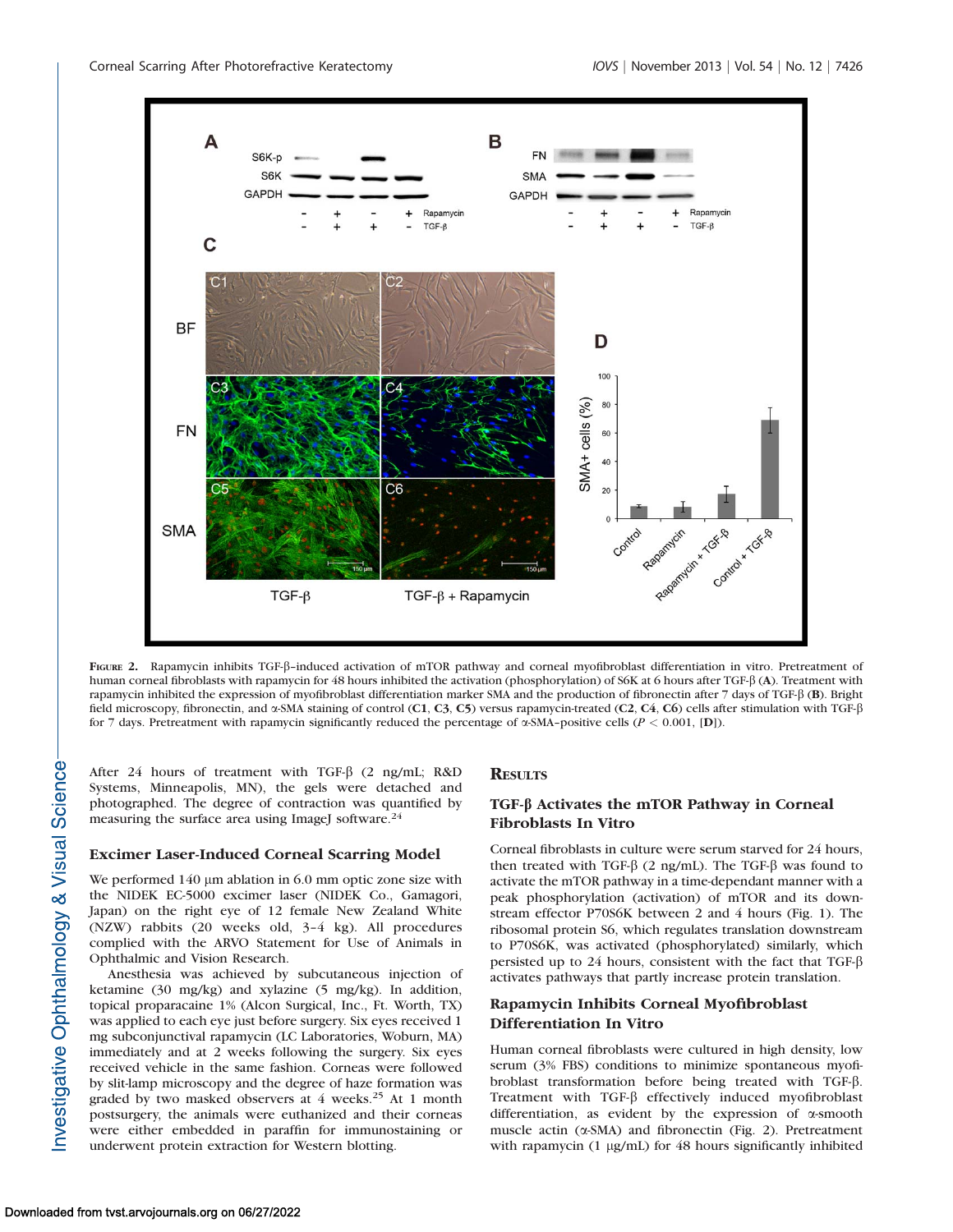

FIGURE 3. Trypan blue exclusion assay showed no toxicity from rapamycin at concentrations up to 10 µg/mL (A). The MTT assay indicates lower absorbance after day 3 in rapamycin-treated cells (B). Immunostaining for the proliferation marker Ki67 in cells treated with rapamycin versus control. The percentage of Ki67-positive nuclei was significantly lower at 1 and 10 µg/mL rapamycin ( $P < 0.001$ , [C, D]). \*P < 0.001.

the formation of myofibroblasts, and thus, maintained the cells in a fibroblast phenotype. The percentage of a-SMA expressing cells after TGF- $\beta$  was 17.2  $\pm$  5.7 in rapamycin-treated cells compared to 69.0  $\pm$  9.0 in control ( $P < 0.001$ ).



FIGURE 4. Rapamycin inhibited cell-mediated contraction of collagen gels. Human corneal fibroblasts pretreated with rapamycin or DMSO were embedded in collagen gels, then exposed to TGF-β for 24 hours. Gel contraction was significantly blocked by rapamycin ( $P < 0.001$ ).

# Rapamycin Inhibits Corneal Fibroblast Proliferation

Rapamycin also is known to have antiproliferative effects.<sup>14</sup> Therefore, rapamycin was evaluated in proliferating corneal fibroblasts cultured in DMEM with 3% FBS. After 24, 48, and 72 hours of rapamycin treatment, proliferation was measured using the proliferation marker Ki67 and an MTT assay. Results showed that proliferation was inhibited by nearly 50%, particularly at higher concentrations of rapamycin (Fig. 3). To rule out toxicity due to rapamycin, a trypan blue exclusion test was used, demonstrating 80% to 90% cell viability when exposed to rapamycin up to 10 µg/mL for 72 hours.

## Rapamycin Prevents Collagen Gel Contraction

To measure the functional effects of rapamycin on fibroblasts, a gel contraction assay was used. This assay is based on the contractile properties of cells grown inside a matrix. Corneal fibroblasts were pretreated with rapamycin or DMSO (control) for 2 days, then embedded in collagen gels followed by exposure to TGF- $\beta$  for 24 hours. Treatment with rapamycin dramatically inhibited the contraction of collagen gels, consistent with its ability to prevent myofibroblast formation (Fig. 4).

# Rapamycin Does Not Affect Nuclear Translocation of Smad2/3 Induced by TGF- $\beta$

The canonical TGF- $\beta$  signaling, involving the activation of Smads, has been studied extensively in corneal myofibroblast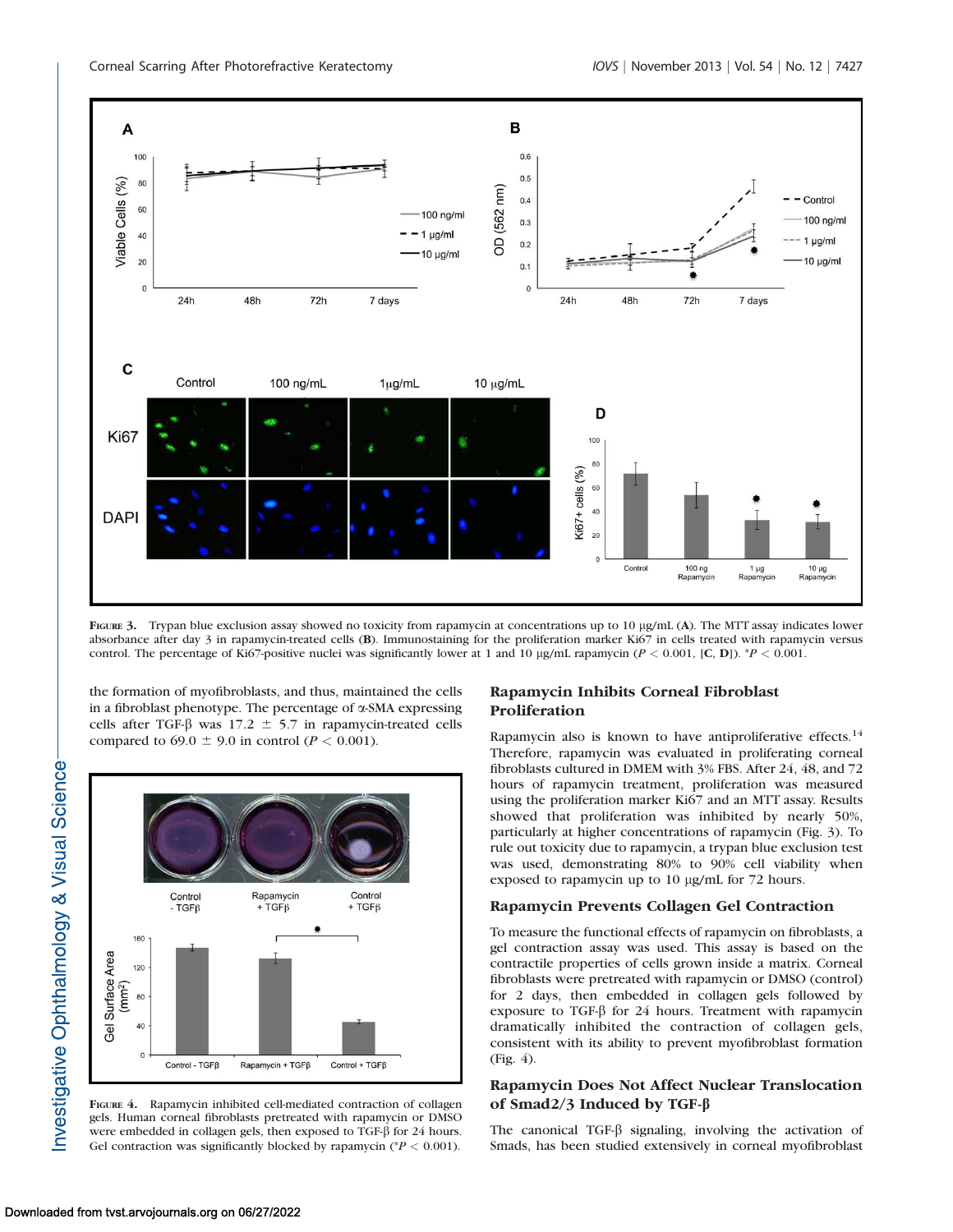

FIGURE 5. Rapamycin did not affect nuclear translocation of Smad2/3. Rapamycin pretreated and control fibroblasts were subjected to immunostaining for Smad2/3 after 45 minutes of stimulation with TGF- $\beta$  (2 ng/mL). As shown in the figure, there is no effect of rapamycin on nuclear translocation of SMAD2/3 ( $P =$  not significant).

transformation.26,27 To examine the effect of rapamycin on the canonical TGF-b signaling, corneal fibroblasts were serum starved for 24 hours and then stimulated with TGF- $\beta$  (2 ng/mL) for 45 minutes. The activation (nuclear translocation) of Smad2/3 was evaluated by immunofluorescence staining. As shown in Figure 5, Smad2/3 was translocated into the nucleus upon TGF-β treatment, which was unaffected by rapamycin. This suggested that the effects of rapamycin are partly mediated through noncanonical pathways of TGF- $\beta$  signaling.

#### Rapamycin Prevents Corneal Scarring In Vivo

Finally, to determine the in vivo effects of rapamycin, we used a well-established excimer laser–induced corneal scarring model.28 The model involves ablating the anterior corneal stroma with excimer laser, which induces a stromal wound healing response marked by proliferation and development of myofibroblasts, ultimately resulting in stromal haze formation. A total of 12 NZW rabbits underwent excimer laser ablation, then were divided into two equal groups of six that received either



FIGURE 6. Rapamycin reduces scar formation after excimer laser keratectomy in a rabbit model. Corneal haze was graded on a scale of 0 to 4 (0, complete clarity; 1/2, minimal haze with careful oblique illumination; 1, mild haze not interfering with visibility of fine iris details; 2, mild obscuration of iris details; 3, moderate obscuration of iris and lens; and 4, complete obscuration of the anterior chamber and iris).28 The average haze grade was significantly less with rapamycin compared to control (0.8  $\pm$  0.27 vs. 2.16  $\pm$  0.4, P <0.001, [A, B]). Immunostaining (C), and Western blotting (D) for SMA and fibronectin show lower expression of SMA (C1, C2) and fibronectin (C3, C4) in rapamycin-treated cornea versus control.  ${}^*P$  < 0.001.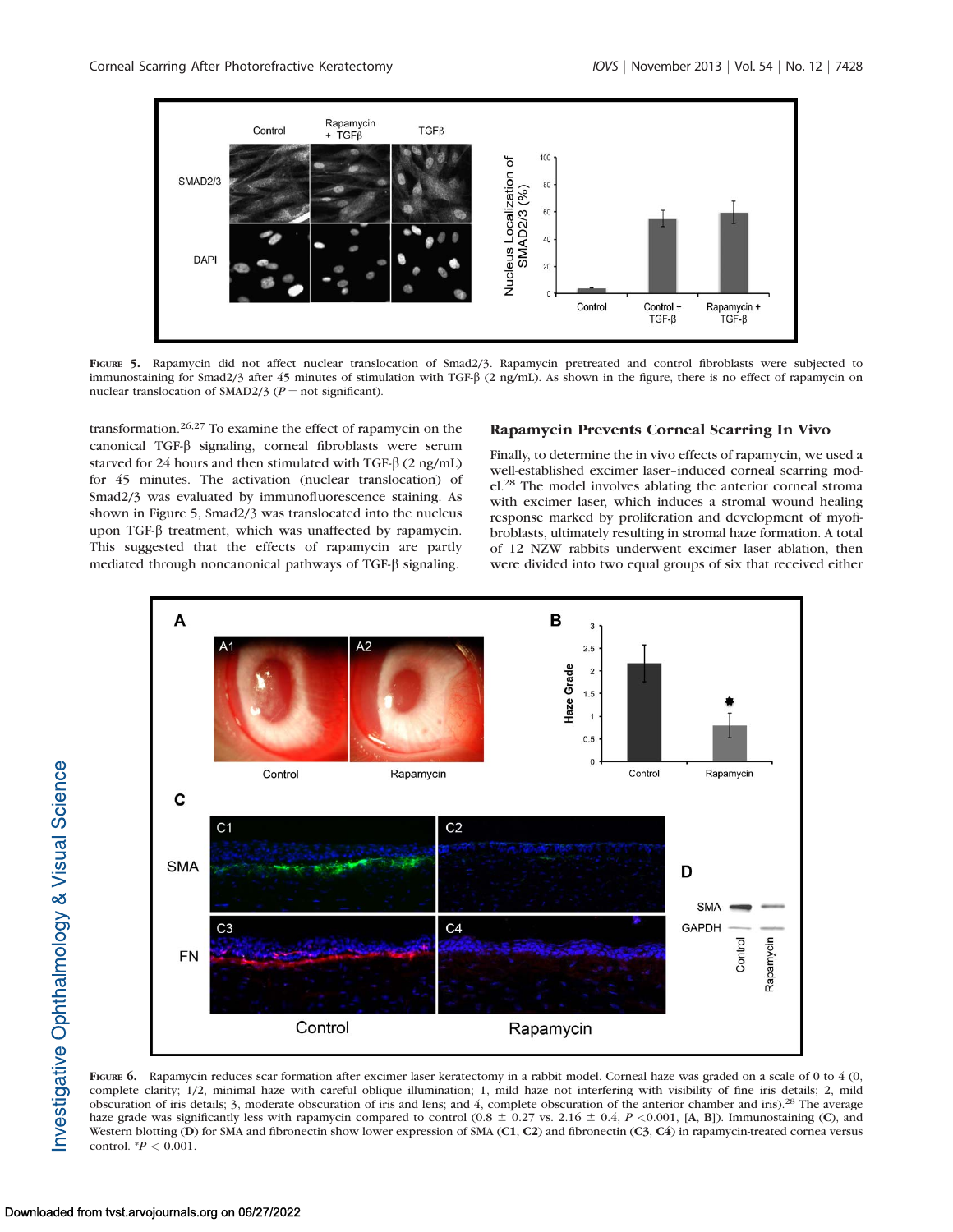rapamycin (1 mg) or vehicle by subconjunctival injection immediately after the laser procedure and 2 weeks later. As shown in Figure 6, rapamycin treatment significantly inhibited corneal haze formation (0.8  $\pm$  0.27 vs. 2.16  $\pm$  0.4, P < 0.001). Histologically, rapamycin-treated corneas demonstrated reduced numbers of SMA-positive myofibroblasts and lower levels of fibronectin in the anterior corneal stroma compared to control corneas. These results demonstrated that rapamycin can inhibit effectively myofibroblast formation and scar formation in vivo.

## **DISCUSSION**

In this study, we demonstrated that the mTOR pathway is activated by TGF- $\beta$  in corneal fibroblasts and treatment with rapamycin, an inhibitor of mTOR, reduces corneal scarring, partly by limiting fibroblast proliferation and inhibiting myofibroblast formation. The mTOR is a kinase, which regulates numerous functions, including cell growth, proliferation, metabolism, and autophagy.14 Therefore, the effects of rapamycin on corneal scarring likely are mediated through multiple mechanisms. Recently, another group evaluated the use of rapamycin alone or combined with bevacizumab in a rabbit model of photorefractive keratectomy.<sup>17</sup> Rapamycin was applied topically on the stromal bed just once. Their results demonstrated a modest beneficial effect from rapamycin, which they concluded was due partly to a reduction in keratocyte apoptosis. In our study we did not specifically examine apoptosis; however, our in vitro results indicated that rapamycin also can inhibit myofibroblast formation directly. In vivo, rapamycin could be inhibiting proliferation and myofibroblast differentiation, either from keratocyte-derived precursors and/or bone marrow–derived precursors. The inhibitory effect of rapamycin on myofibroblast formation was shown previously in another study using a rat alkali injury model, where they demonstrated that rapamycin inhibited the expression of SMA in corneal fibroblasts in vitro.<sup>18</sup>

One of the most well known pathways upstream to mTOR is the phosphoinositol-3-kinase (PI3K) pathway.28 In our study, rapamycin did not appear to affect the nuclear translocation of Smad, suggesting that its effects do not directly involve the canonical (Smad-dependent) TGF- $\beta$  pathway. The PI3K pathway actually has been recognized as an important modulator of TGF-b signaling in regulating pathologic fibrosis in the cornea.<sup>29</sup> Therefore, it is likely that the effects of rapamycin on corneal myofibroblast formation are mediated partly through modulation of the PI3K/mTOR signaling axis.

The mTOR is actually a subunit in two different complexes, namely mTORC1 and mTORC2. Rapamycin mainly targets mTORC1; however, long-term exposure to rapamycin also inhibits mTORC2.30 Although, we did not specifically examine which mTOR subtype is involved in modulating myofibroblast formation, based on the concentrations of rapamycin and the duration of exposure needed to see an effect, we believe that inhibition of mTORC1 and mTORC2 is necessary. In particular, mTORC1 can be inhibited by low nanomolar concentrations with brief durations, while mTORC2 inhibition requires high nanomolar to low micromolar concentrations for at least 24 hours - similar to what was used in our study.<sup>31</sup> Further studies are needed to define precisely the role of each subtype in the corneal stromal wound healing and scar formation.

In this study, we used 1 mg subconjunctival injection of rapamycin, partly based on previous clinical studies.<sup>32-34</sup> Ideally, a topical formulation of rapamycin that gets into the stroma would circumvent the need for subconjunctival delivery; however, given the extreme insolubility of rapamycin in aqueous solutions, developing such a formulation has been challenging.<sup>35</sup> On the other hand, highly insoluble drugs potentially can provide a depot with slow release of the drug after local injection. Likewise, such drugs are ideal for sustained release implants. Previously, a rapamycin implant was shown to be effective in preventing corneal graft rejection in a rabbit model.<sup>19</sup> With improvements in drug delivery, we anticipate topical formulations of rapamycin to be available for clinical use in the future.

In summary, rapamycin, an inhibitor of the mTOR pathway, appears to be a promising agent for clinically preventing corneal scarring. Its effects appear to be mediated partly by limiting the proliferation of corneal fibroblasts and their transformation into myofibroblasts. An ocular formulation of rapamycin currently is in clinical trials for posterior segment disease,32–34 which could make it potentially available for future anterior segment applications.

#### Acknowledgments

The authors thank Ruth Zelkha, MS, for her generous technical assistance in imaging, and the Illinois and Michigan Eye Banks (Ann Arbor, MI) for providing human corneal tissue.

Supported by the National Eye Institute of the National Institutes of Health with Career Development Grant K08EY017561-A1 (ARD) and Core Grant EY01792, and a Career Developmental Award (ARD), an unrestricted departmental grant from Research to Prevent Blindness, and a grant from ASCRS Foundation.

Disclosure: B.Y. Milani, None; F.Y. Milani, None; D. Park, None; A. Namavari, None; J. Shah, None; H. Amirjamshidi, None; H. Ying, None; A.R. Djalilian, None

#### References

- 1. Birk DE, Trelstad RL. Extracellular compartments in matrix morphogenesis: collagen fibril, bundle, and lamellar formation by corneal fibroblasts. J Cell Biol. 1984;99:2024–2033.
- 2. Freegard TJ. The physical basis of transparency of the normal cornea. Eye (Lond). 1997;11(Pt 4):465–471.
- 3. Wilson SE. Corneal myofibroblast biology and pathobiology: generation, persistence, and transparency. Exp Eye Res. 2012; 99:78–88.
- 4. Wilson SE, Mohan RR, Netto M, et al. RANKL, OPG, and M-CSF expression in stromal cells during corneal wound healing. Invest Ophthalmol Vis Sci. 2004;45:2201–2211.
- 5. Barbosa FL, Chaurasia SS, Cutler A, et al. Corneal myofibroblast generation from bone marrow-derived cells. Exp Eye Res. 2010;91:92–96.
- 6. Netto MV, Mohan RR, Sinha S, Sharma A, Gupta PC, Wilson SE. Effect of prophylactic and therapeutic mitomycin C on corneal apoptosis, cellular proliferation, haze, and long-term keratocyte density in rabbits. J Refract Surg. 2006;22:562–574.
- 7. Lichtinger A, Pe'er J, Frucht-Pery J, Solomon A. Limbal stem cell deficiency after topical mitomycin C therapy for primary acquired melanosis with atypia. Ophthalmology. 2010;117: 431–437.
- 8. Dudney BW, Malecha MA. Limbal stem cell deficiency following topical mitomycin C treatment of conjunctival corneal intraepithelial neoplasia. Am J Ophthalmol. 2004; 137:950–951.
- 9. Sauder G, Jonas JB. Limbal stem cell deficiency after subconjunctival mitomycin C injection for trabeculectomy. Am J Ophthalmol. 2006;141:1129–1130.
- 10. Ditta LC, Shildkrot Y, Wilson MW. Outcomes in 15 patients with conjunctival melanoma treated with adjuvant topical mitomycin C: complications and recurrences. Ophthalmology. 2011;118:1754–1759.
- 11. Salomão DR, Mathers WD, Sutphin JE, Cuevas K, Folberg R. Cytologic changes in the conjunctiva mimicking malignancy